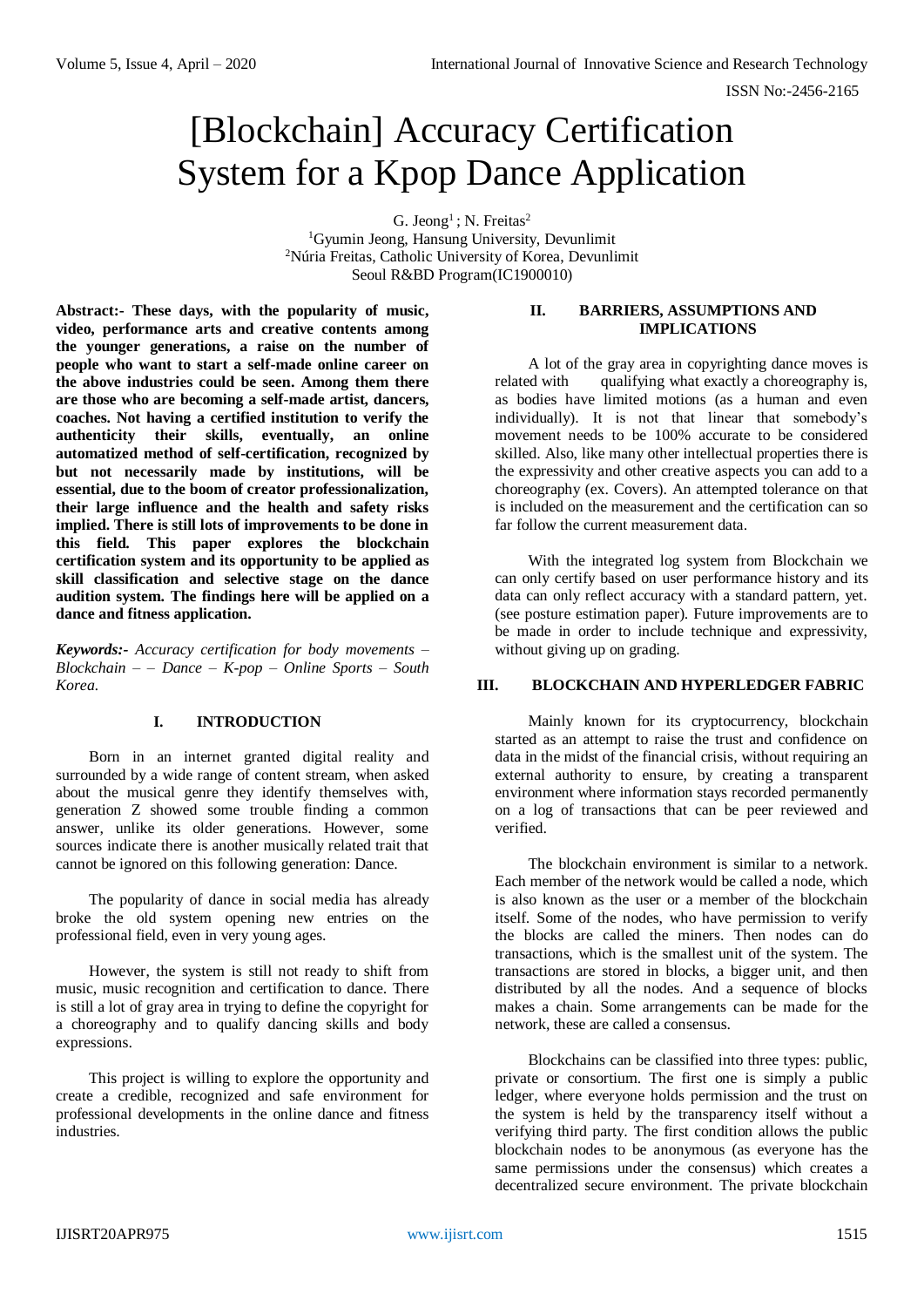ISSN No:-2456-2165

is a limited access environment which mean fewer and identified nodes. Works well for data protection. Consensus are easier to make and to enforce, creating a more efficient environment. Lastly the consortium blockchain is a mixture of the previous two, where the blockchain is controlled or directed by predefined nodes. It is partially decentralized, not completely anonymous not completely identified. Its objective is to hold some transparency from the public blockchain as well as the efficiency and controlled consensus from the private blockchain. There are different types of consortia. We are using the Hyperledger consortium from the Linux Foundation.

The whole blockchain system was dubious for about a decade, but very promising. And now, after probations with the support of investments and the creativity of developers, experts say that is "no longer a matter of it working or not", but rather question where to apply it and the most efficient way to do it.

For this project we are working with Hyperledger consortium, namely with the Hyperledger Fabric.





Hyperledger Fabric is a private blockchain creator within a consortium blockchain. It can be used by enterprises to blockchain the transactions of their businesses. With Hyperledger Fabric, enterprises can define the assets being transacted, the types of transactions themselves and how they modify the asset status, the nodes included and its permissions. The definitions are settled through a chaincode, that can be modified by the enterprise or permissioned nodes.

Fabric nodes are also classified into peer nodes (Peers) and ordering nodes (Orderers). Peers basically perform transactions, but also have the Blockchain verifying role. Orderers take those transactions (or transaction proposals) and organize them into blocks.

Fabric is comprised into two components: A blockchain log of the transactions occurred and a state data that indicates where in the blockchain is the current state of the asset.

Hyperledger Fabric assures that, instead of undergoing individual small contracts per case, transactions go through an efficient systematic process, with defined conditions shared within the whole blockchain network without compromising the privacy of critical transactions(being the blockchain, in this case, the flow of the asset through the planning, production and distribution until the final consumer).

## **IV. THE CERTIFICATION SYSTEM FOR ONLINE DANCES AND FITNESS**

In order to create the certification system, we were looking for this project, we needed it to be recognized transparently by peers so that we wouldn't need the verification authority that is already not being present on the self-made career path. So blockchain was a fit. The Hyperledger Fabric framework is convenient framework for smart contracts, as it includes a range of tools such as Hyperledger Composer, can be programmed in common programming languages such as java and moreover, all the assets, transactions, peers and authorizations can be very simply defined, creating a very stable systematic process.

Requirements for the project include the web service, Fabric framework, library of standard movements and the integration with a comparison platform. For the platform itself, we are applying it to the ChoomChoom / Sparky platforms, who use AI machine learning to compare realtime movements accuracy.

The flow we were expecting was as follows:



A Blockchain for certification would be created. By creating a log in on the application, the user would be added to the blockchain as a peer. A certification of identity would be logged. By following the instructions to a standard choreography or fitness movement, the user's skills, namely accuracy, would be graded. That graded could be issued into a view, share or printing transaction.

The model file for the project is defined as:

| Namespace    | ChoomChoom/                            |
|--------------|----------------------------------------|
|              | Sparky                                 |
| Participants | Signed In users                        |
| (peers)      |                                        |
| Assets       | A peer's combination of movements in a |
|              | given time.                            |
| Transactions | To see the certification.              |
|              | To print the certification.            |
|              | To share the certification.            |
| Events       | Certified user                         |

Table 1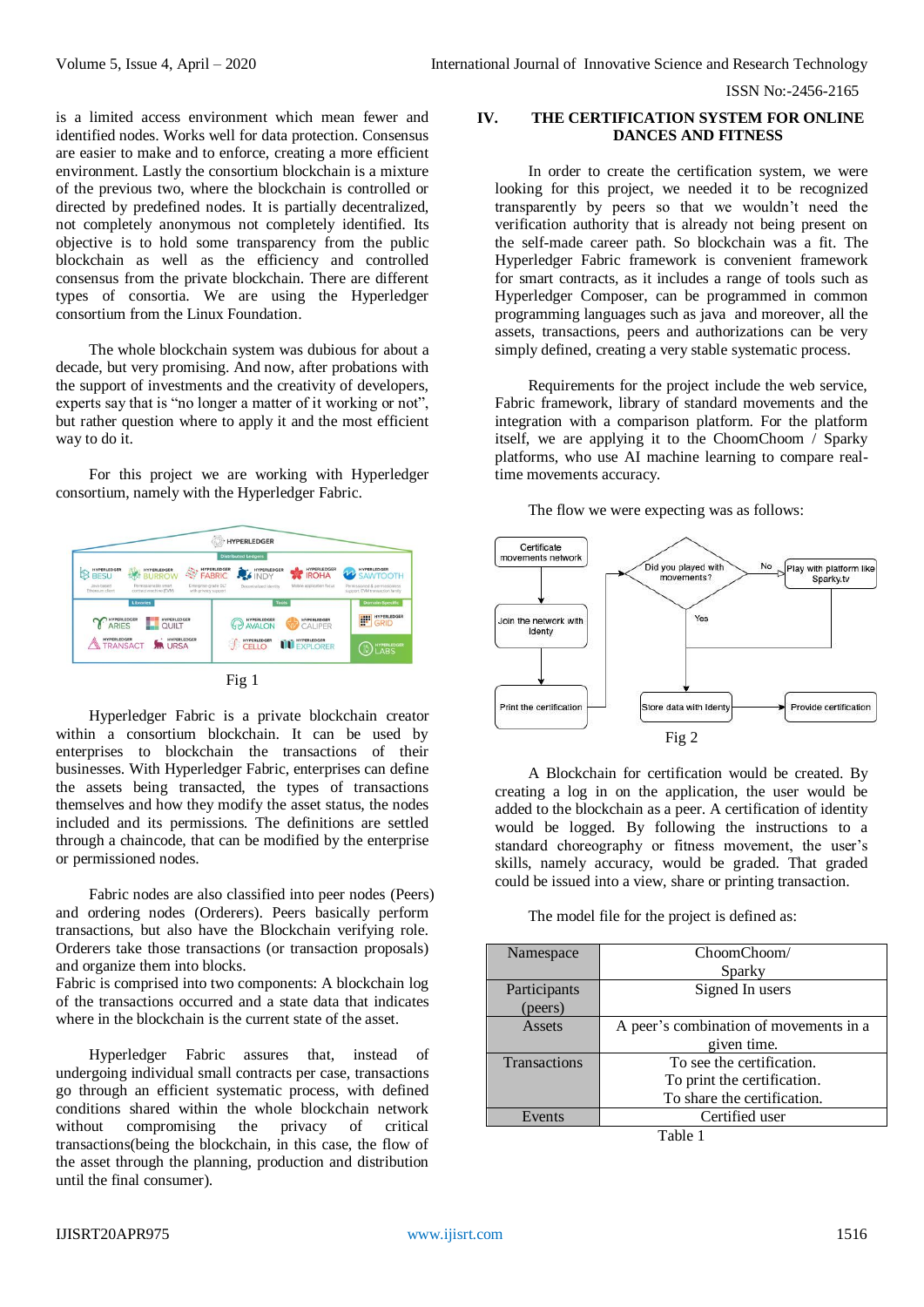## ISSN No:-2456-2165

Some other definitions for the Blockchain are:



Its common consensus that peers must join the service with web and that they should be logged in with registered information.



#### **V. RESULTS AND DISCUSSIONS**

When applied to the app, we settled the environment, and as the user plays and receives scores the user data issued was prepared to be stored in the blockchain.

This data could be transacted through share, print or viewer. However, there are some functionalities yet to be added to the platform for the transaction to work smoothly.

There are some improvements to be made but we are looking forward to testing this system in a larger environment (Launching).

Other applications for this system is as a fair evaluation system in survival shows or auditions. This blockchain can attenuate controversies from ambiguous evaluation which risk the image of the artist and its company and also allow entertainments to have a wider range of audition (by online score).

This system can be also applied to solve copyright issues with dances and movements as it can also provide certificates for choreography creation in platform, serving as a foundation for claims.

## **REFERENCES**

- [1]. About Hyperladger Fabric. [https://hyperledger](https://hyperledger-fabric.readthedocs.io/en/release-2.0/whatis.html)[fabric.readthedocs.io/en/release-2.0/whatis.html](https://hyperledger-fabric.readthedocs.io/en/release-2.0/whatis.html)
- [2]. Hyperleger Fabric II. <https://www.hyperledger.org/projects/fabric>
- [3]. Hyperledger Wiki[. https://wiki.hyperledger.org/](https://wiki.hyperledger.org/)
- [4]. Types of Blockchain Public, Private, and Consortium Blockchain, 7sevencoin [https://medium.com/7sevencoin/types-of-blockchain](https://medium.com/7sevencoin/types-of-blockchain-public-private-and-consortium-blockchain-e190604df820)[public-private-and-consortium-blockchain](https://medium.com/7sevencoin/types-of-blockchain-public-private-and-consortium-blockchain-e190604df820)[e190604df820](https://medium.com/7sevencoin/types-of-blockchain-public-private-and-consortium-blockchain-e190604df820)
- [5]. Blockchain Whitepaper, NARA [https://www.archives.gov/files/records](https://www.archives.gov/files/records-mgmt/policy/nara-blockchain-whitepaper.pdf)[mgmt/policy/nara-blockchain-whitepaper.pdf](https://www.archives.gov/files/records-mgmt/policy/nara-blockchain-whitepaper.pdf)
- [6]. Bitcoin: A peer-to-peer electronic cash system, Satoshi Nakamoto <https://bitcoin.org/bitcoin.pdf>
- [7]. The Promise of Blockchain Is a World Without Middlemen, Vinay Gupta [https://hbr.org/2017/03/the](https://hbr.org/2017/03/the-promise-of-blockchain-is-a-world-without-middlemen)[promise-of-blockchain-is-a-world-without-middlemen](https://hbr.org/2017/03/the-promise-of-blockchain-is-a-world-without-middlemen)
- [8]. A Survey of Blockchain Applications in Different Domains, Wubing Chen, Zhiying Xu, Shuyu Shi, Yang Zhao, Jun Zhao. <https://arxiv.org/pdf/1911.02013.pdf>
- [9]. Everything You Need to Know About Public, Private, and Consortium Blockchain, Mazn Adnan Shkoor. [https://medium.com/swlh/everything-you-need-to](https://medium.com/swlh/everything-you-need-to-know-about-public-private-and-consortium-blockchain-54821c159c7a)[know-about-public-private-and-consortium](https://medium.com/swlh/everything-you-need-to-know-about-public-private-and-consortium-blockchain-54821c159c7a)[blockchain-54821c159c7a](https://medium.com/swlh/everything-you-need-to-know-about-public-private-and-consortium-blockchain-54821c159c7a)
- [10]. Blockchain Architecture Basics: Components, Structure, Benefits & Creation, MLSDev. [https://medium.com/@MLSDevCom/blockchain](https://medium.com/@MLSDevCom/blockchain-architecture-basics-components-structure-benefits-creation-beace17c8e77)[architecture-basics-components-structure-benefits](https://medium.com/@MLSDevCom/blockchain-architecture-basics-components-structure-benefits-creation-beace17c8e77)[creation-beace17c8e77](https://medium.com/@MLSDevCom/blockchain-architecture-basics-components-structure-benefits-creation-beace17c8e77)
- [11]. What is Blockchain?, Cheonmyung Ro. [https://medium.com/@cheonmyung0217/what-is](https://medium.com/@cheonmyung0217/what-is-blockchain-30a0a6166417)[blockchain-30a0a6166417](https://medium.com/@cheonmyung0217/what-is-blockchain-30a0a6166417)
- [12]. Deloitte's 2019 Global Blockchain Survey. [https://www2.deloitte.com/content/dam/Deloitte/se/D](https://www2.deloitte.com/content/dam/Deloitte/se/Documents/risk/DI_2019-global-blockchain-survey.pdf) [ocuments/risk/DI\\_2019-global-blockchain-survey.pdf](https://www2.deloitte.com/content/dam/Deloitte/se/Documents/risk/DI_2019-global-blockchain-survey.pdf)
- [13]. Build and Deploy a Blockchain Web App With Hyperledger Fabric & Hyperledger Composer, Coding Tech.

<https://www.youtube.com/watch?v=J1RfcEzD9rw>

- [14]. What is Hyperledger Fabric? | Blockchain, Telusko. <https://www.youtube.com/watch?v=iTV89Tqfmgk>
- [15]. Build Your First Network | Hyperledger Fabric | Blockchain , Telusko. <https://www.youtube.com/watch?v=3xpMzjjaq3U>